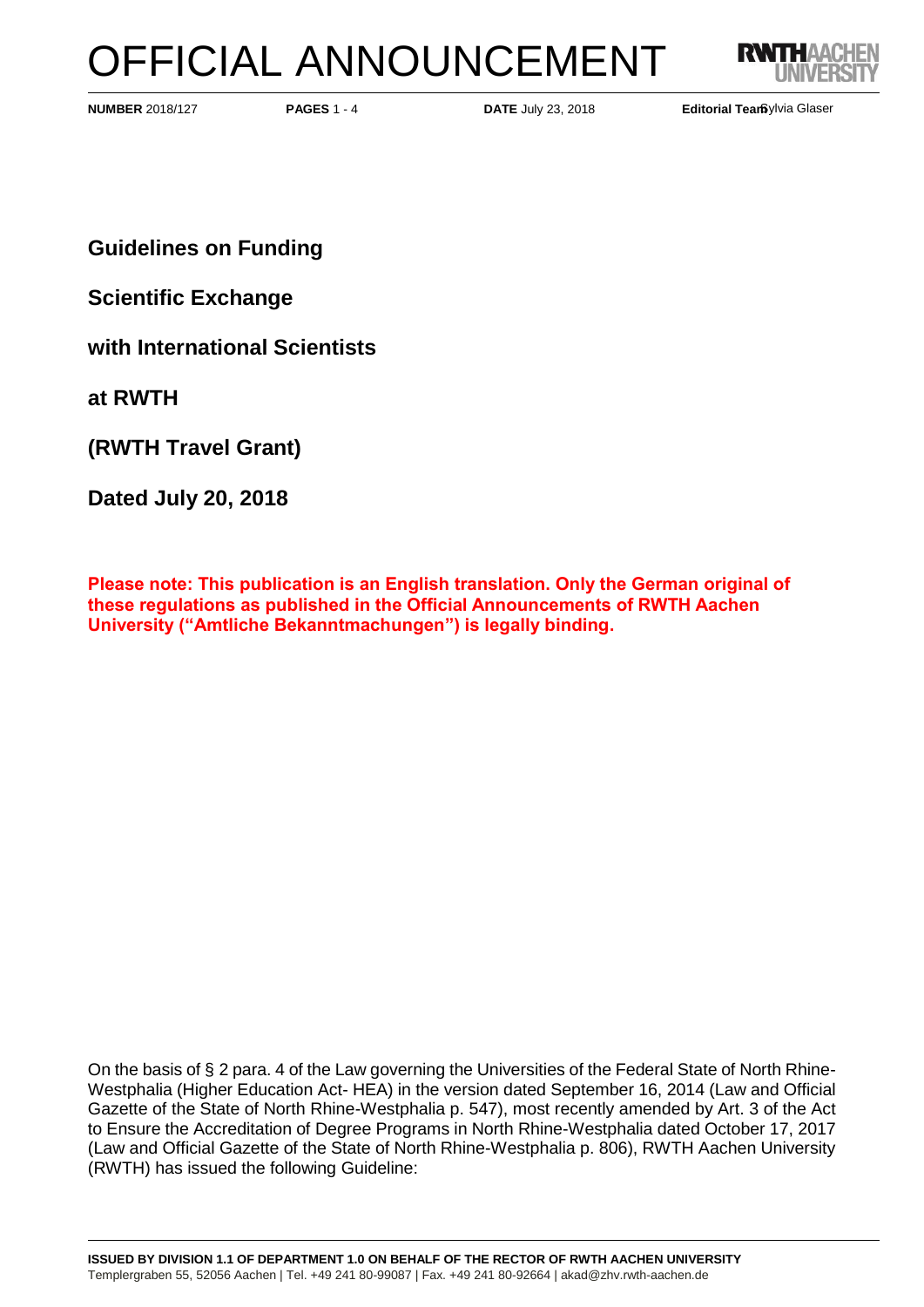#### **§ 1 Subject Matter of the Guideline**

In order to intensify networking between RWTH and foreign universities and research institutions and to strengthen international collaboration and promote the visibility of RWTH, the University supports scientist exchanges between RWTH chairs and departments and their scientific partners at foreign universities and research institutions. This guideline regulates the funding options for researchers coming to RWTH Aachen University from abroad.

#### **§ 2 Expenses Covered by Funding**

- (1) RWTH Aachen University may award grants to cover reasonable travel and accommodation costs for scientists from foreign universities or scientific institutions coming to RWTH Aachen University for a teaching or research stay if the scientists are unable to cover the travel and accommodation costs from their own funds.
- (2) There is no legal entitlement to funding.
- (3) Funding is excluded if the reasonable travel and accommodation costs are covered by a third party, unless the funds are to be disbursed by RWTH.
- (4) The recipient must not be obliged to make a specific scientific or artistic contribution or to engage in any other specific activity in connection with the funding.

# **§ 3 Financing**

The funds come exclusively from the cost centers of the departments or chairs that initiated the researcher's stay.

### **§ 4 Beneficiaries of the Grant**

RWTH can sponsor scientists who are invited by an RWTH chair or department to complete a teaching or research stay at RWTH.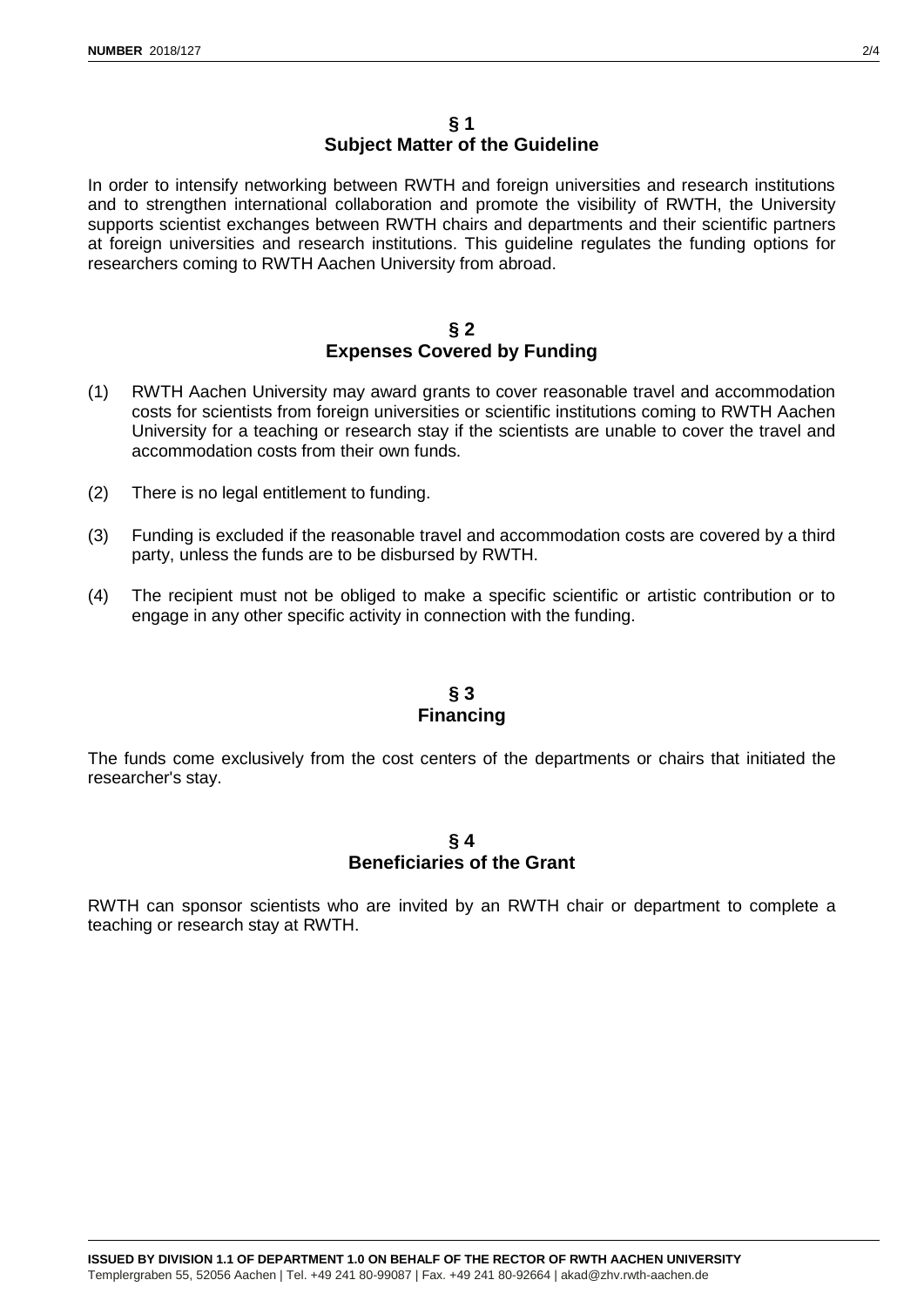# **§ 5 Eligibility Requirements**

A prerequisite for funding is that the researchers must

- (1) be employed by a foreign university or research institution,
- (2) have at least a doctorate or a comparable academic qualification,
- (3) be suitable for the scientist exchange with the applying chair based on their qualifications,
- (4) be involved in a research project.

#### **§ 6 Type and Amount of Funding**

- (1) Funding is provided in the form of a non-repayable lump-sum grant towards travel and subsistence expenses.
- (2) If third-party funding is available to an RWTH chair for scientist exchanges, the type and amount of funding shall be determined by the guidelines of the third party.
- (3) In the case of funding from RWTH funds and in cases where the third party providing the funds has not specified any requirements for the exchange, the following shall apply:
	- a) For a visit to RWTH of up to 14 days, the subsidy for travel and stay will be
		- o up to  $\epsilon$  100 for accommodation per day of stay
		- o up to  $\epsilon$  25 for catering per day of stay
		- o up to €23 for transport per week
		- o for the journey to Aachen, the proven or expected costs of regularly scheduled means of transport the necessary costs of the lowest class.
	- b) For stays of 15 days or more, the allowance is paid according to the DAAD's flat rates for foreigners coming to Germany, in the currently valid version.